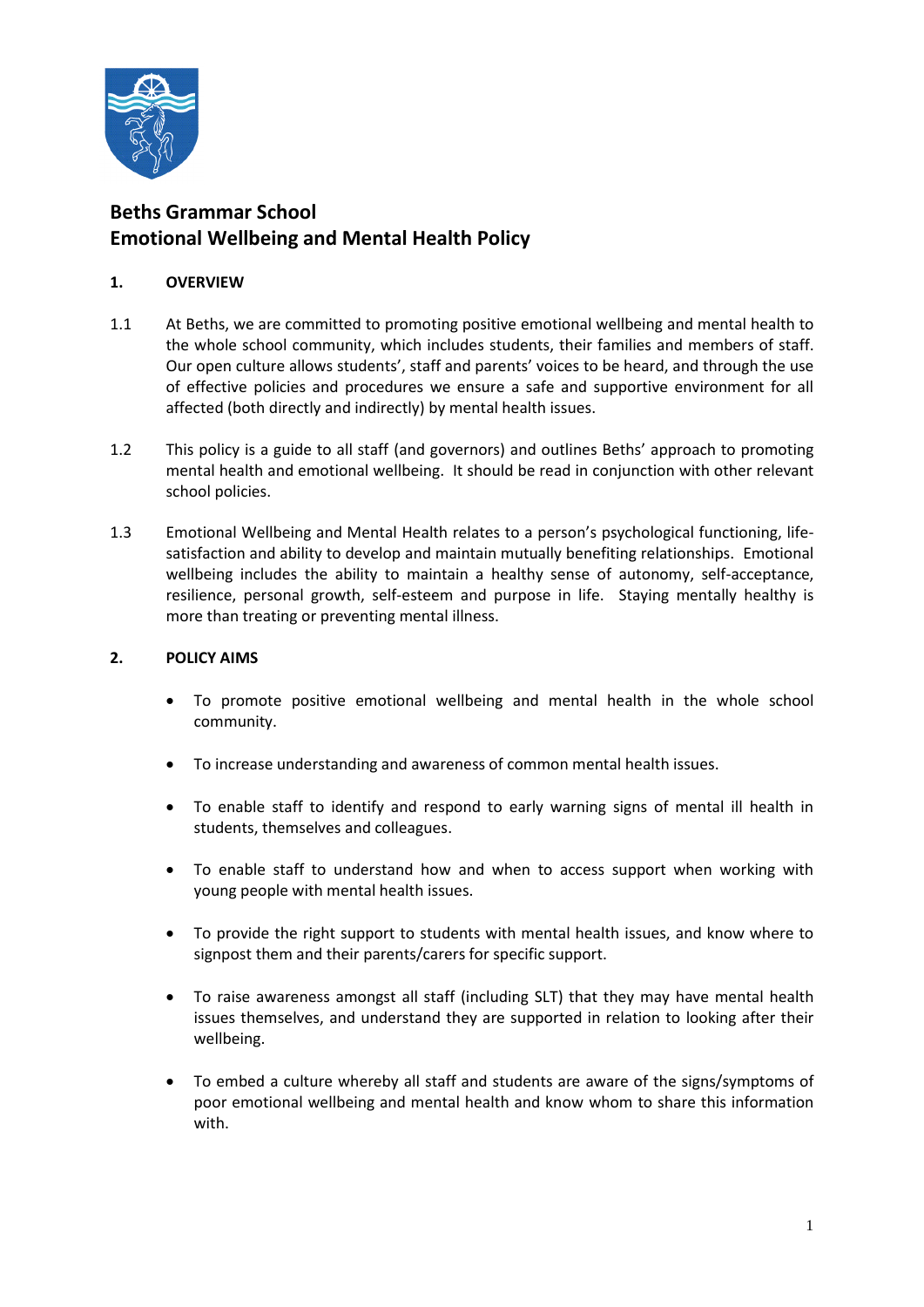## **3. KEY STAFF MEMBERS**

- 3.1 This policy aims to ensure all staff take responsibility to promote the mental health of students, however key members of staff have specific roles to play:
	- Mr O'Regan (Deputy Head & Head of Wellbeing)
	- Ms King (Designated Safeguarding Lead)
	- Ms Searby (Deputy Safeguarding Officer)
	- Mr Ward (IEN and PSCHE Coordinator)
	- Staff, student and parent Wellbeing Champions (see website and notice boards)
	- Ms Richardson (Medical staff)
	- Ms Brett-Smith & Ms Jones (School Counsellors)
- 3.2 If a member of staff is concerned about the mental health or wellbeing of a student, in the first instance they should refer to the relevant flow chart, which shows how staff can help students (See Appendix 1a)
- 3.3 If there is a concern the student may be at risk of immediate serious harm the school's usual safeguarding procedures should be followed (see Beths' Safeguarding and Child Protection Policy).
- 3.4 If the student presents a high risk medical emergency, relevant procedures should be followed, including involving the emergency services if necessary.

## **4. TEACHING ABOUT MENTAL HEALTH FOR STUDENTS**

- 4.1 The skills, knowledge and understanding that our students need to keep themselves, and others, healthy (both physically and mentally) and safe are included as part of our PSHE curriculum.
- 4.2 We will follow the guidance issued by the PSHE Association to prepare us to teach about mental health and emotional health safely and sensitively.

[https://www.pshe-association.org.uk/curriculum-and-resources/resources/guidance](https://www.pshe-association.org.uk/curriculum-and-resources/resources/guidance-preparing-teach-about-mental-health-and-emotional-wellbeing)[preparing-teach-about-mental-health-and-emotional-wellbeing](https://www.pshe-association.org.uk/curriculum-and-resources/resources/guidance-preparing-teach-about-mental-health-and-emotional-wellbeing)

Incorporating this into our curriculum at all stages is a good opportunity to promote students' wellbeing through the development of healthy coping strategies and an understanding of students' own emotions as well as those of other people.

- 4.3 Additionally, each year ad hoc form time presentations, assemblies, events and PSHE lessons will take place to promote the emotional wellbeing and mental health support in Beths and/or national events.
- 4.4 Each academic year one week will be allocated as Wellbeing Week and the focus during this time will be to highlight the importance of maintaining good emotional wellbeing and mental health. Whole school involvement, assemblies, form time activities and lunchtime events will all be designed to inform, educate and reduce the sigma surrounding emotional wellbeing and mental health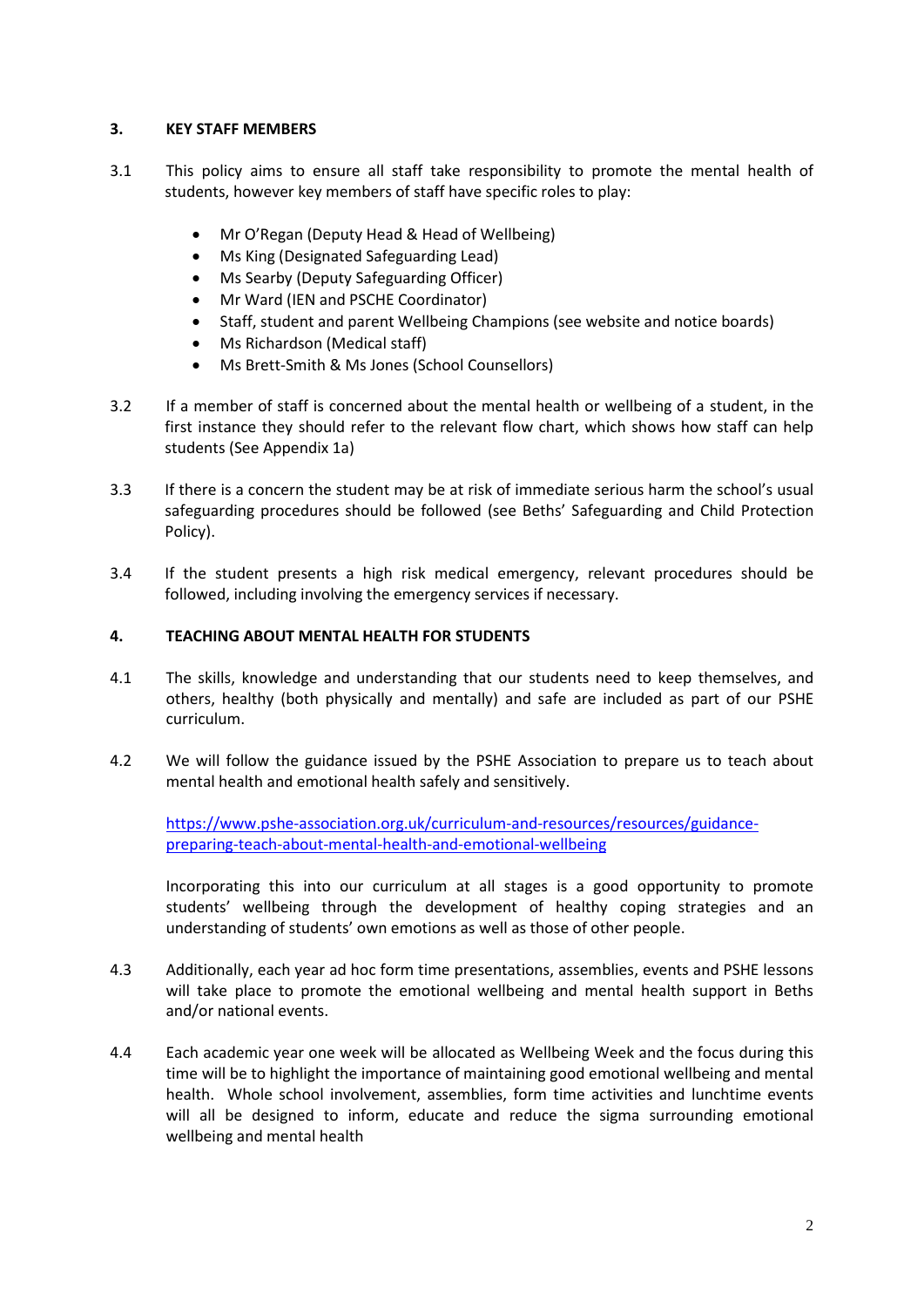## **5. WARNING SIGNS**

Staff may become aware of warning signs in either themselves, their colleagues or students which indicate poor emotional wellbeing or mental health. These warning signs should always be taken seriously and staff observing any of these warning signs should ensure the correct process is followed (see Appendices 1a & 1b). Please note if there is any concern that a student may be at risk of immediate serious harm please refer to the Safeguarding and Child Protection Policy.

Possible warning signs, which all staff are aware of, include:

- Physical signs of harm that are repeated or appear non-accidental
- Changes in eating/sleeping habits
- Increased isolation from friends or family, becoming socially withdrawn
- Changes in activity and mood
- Lowering of academic achievement
- Talking or joking about self-harm or suicide
- Abusing drugs or alcohol
- Expressing feelings of failure, uselessness or loss of hope
- Changes in clothing e.g., long sleeves in warm weather
- Secretive behaviour
- Skipping PE or getting changed secretively
- Lateness to, or absence from school
- Repeated physical pain or nausea with no evident cause

Please also refer to Emotional Wellbeing and Mental Health: Risk and Protective Factors (see Appendix 2).

## **6. SIGNPOSTING**

We will ensure that staff, students and parents/carers are aware of the support and services available to them on- and off-site, and how they can access these services (see Appendix 1, 3 and school website).

Within the school (noticeboards, common areas, toilets etc.) and through our communication channels (blogs, website, school policies), we will share and display relevant information about local and national support services and events.

The aim of this is to ensure students understand:

- What help is available
- Who it is aimed at
- How to access it
- Why should they access it
- What is likely to happen next

## **7. SOURCES OF SUPPORT AT SCHOOL AND IN THE LOCAL COMMUNITY**

## **7.1 Internal Support:**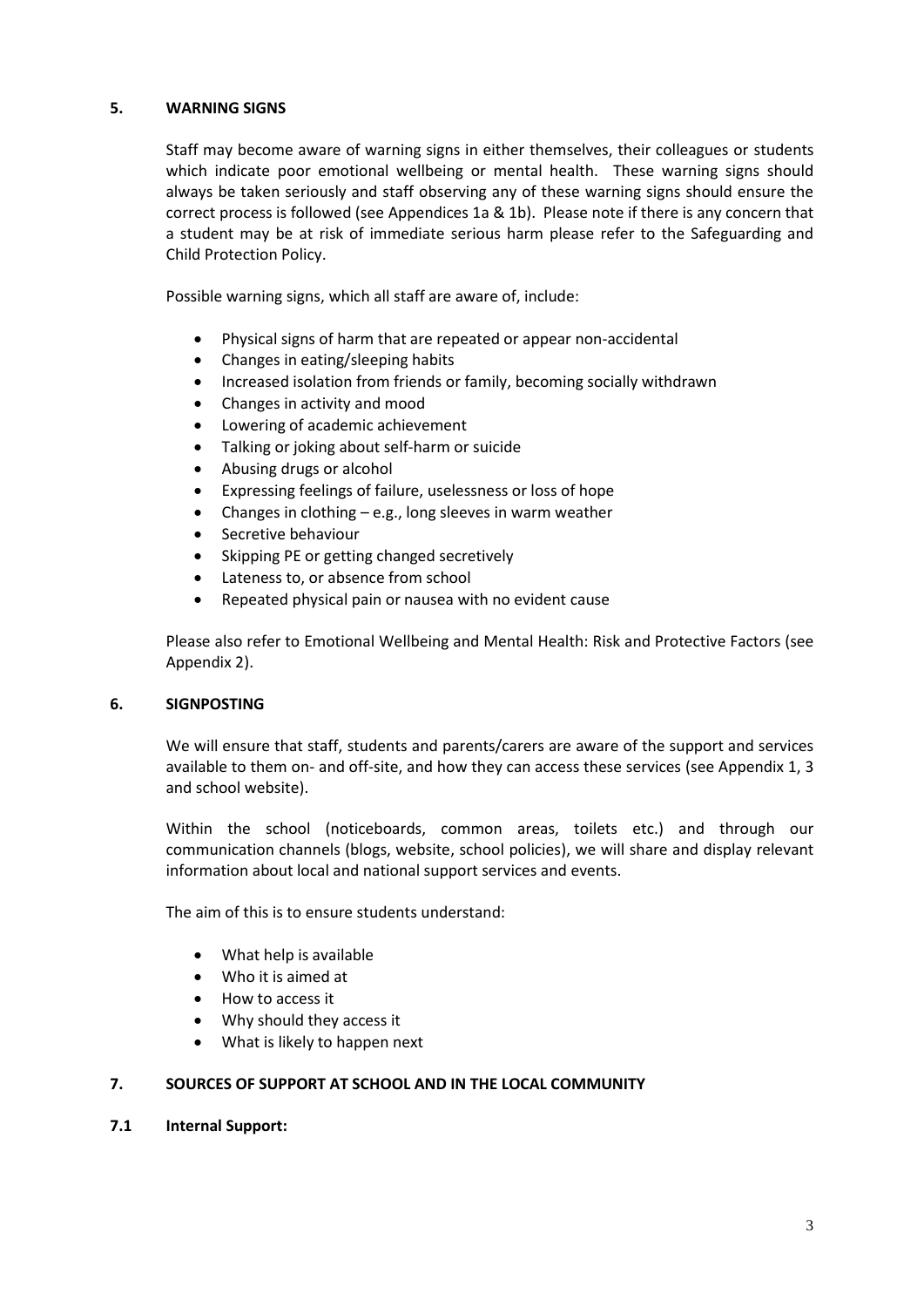## **Form Tutors/Head of Year**

In the first instance, students will be encouraged to talk to their Form Tutor or Head of Year. It is hoped that it will be less daunting for students to talk to a member of staff with whom they have a relationship. Form Tutors/Head of Years will be able to deal with most pastoral issues but if not further support is available as per below.

## **Connect Club**

This is a lunchtime club (Wednesdays in C4) where any student can come along to play games and make new friends. The emphasis in this club is friendship and peer support. Wellbeing Champions and the School Counsellors will also be available for any student to talk to during this time.

## **Individual Educational Needs (IEN)**

This department offers a comprehensive service for all Beths' students who, for whatever reason, need extra support. The support given to each student is tailored to suit their needs. The reason for this extra support maybe social, emotional, physical, behavioural or special educational needs (diagnosed or otherwise).

This department also refer to outside agencies if any SEN diagnosis is required and/or extra exam time is needed.

## **Counselling**

Counselling is the opportunity for students or staff to speak with a professional trained to listen, support and work therapeutically with clients. Students and staff can drop in to see Ms Brett-Smith and/or Ms Jones any break or lunch time, to book a counselling session. Please see the Beths' Counselling Policy for more details.

## **Wellbeing Champions**

Wellbeing Champions are students and staff who have volunteered to support others' emotional wellbeing and mental health. They can be identified by their yellow "Wellbeing Champion" badge. At any time, a student or staff member can speak with a Wellbeing Champion, who are all trained to have helping conversations and able to signpost onto further support.

## **First Aid Room**

Any student (with a teacher's permission during lesson time) can report to the First Aid Room if they feel unwell during school hours. Usual first aid procedures will be followed.

## **7.2 Local/National Support:**

See Appendix 3.

## **8. TARGETTED SUPPORT**

- 8.1 Beths will assess each students' wellbeing every year during Wellbeing Week by asking them to complete a Wellbeing Questionnaire (see Appendix 4). Parents will be given the opportunity to opt out if they do not wish their child's wellbeing to be assessed. The data obtained will enable appropriate interventions to be offered to individuals and will provide an overall picture of emotional wellbeing in the school. Results will also feed into emotional wellbeing and mental health initiatives and plans.
- 8.2 We recognise some children and young people are at greater risk of experiencing poorer emotional wellbeing and mental health. For example, those who have special needs, are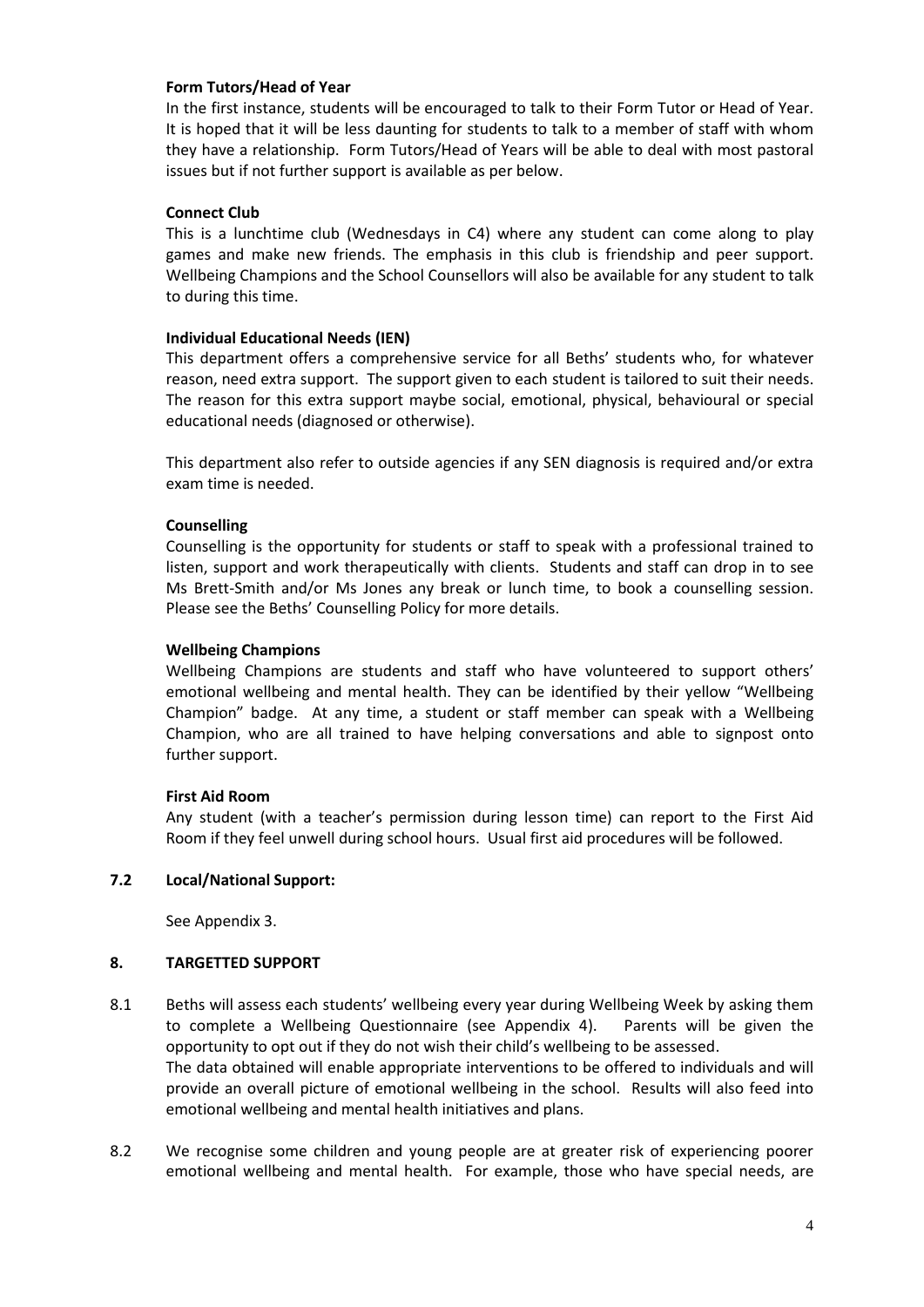looked after, young carers, previously accessed CAMHS, live with parents/carers who have a mental illness, misuse substances or have experienced domestic violence. For more information please see the Emotional Wellbeing and Mental Health: Risk and Protective Factors (Appendix 2).

- 8.3 Identified key staff (see Section 3.1) work across the school to support the emotional wellbeing and mental health needs of all students and are equipped to work at community, family and individual levels via appropriate signposting. Their skills cover identifying issues, determining potential risks and providing early intervention to prevent issues escalating.
- 8.4 We ensure timely and effective identification of students who would benefit from targeted support and ensure appropriate referral to support services by:
	- Being aware of those students most at risk and/or already showing signs of social, emotional and behavioural problems and providing specific help for those students;
	- Working closely with local services as relevant and necessary, CAMHS, Bexley Carers, GP's and other agencies to follow various protocols including assessment and referral;
	- Identifying and assessing students who are showing early signs of anxiety, emotional distress, or behavioural problems (through annual wellbeing assessments) and providing specific help for those students;
	- Discussing options for tackling identified problems with the student and their parents/carers, as relevant;
	- Providing a range of interventions that have been proven to be effective, according to the student's need;
	- Ensuring students have access to pastoral care and support, as well as specialist services, so that emotional, social and behavioural problems can be dealt with as soon as possible;
	- Providing students with clear and consistent information about the opportunities available for them to discuss personal issues and emotional concerns. Any support offered should take account of local community and education policies and protocols regarding confidentiality; and
	- Providing students with opportunities to build relationships, particularly those who may find it difficult to seek support when they need it (e.g. Connect Club or Games Club)

## **9. INVOLVING PARENTS/CARERS**

## **9.1 Working with parents/carers**

When involving parents/carers we will consider:

- Can we meet with the parents/carers face-to-face?
- Where should the meeting take place some parents are uncomfortable on school premises so consider a neutral venue if appropriate.
- Who should be present students, staff, parents etc.?
- What are the aims of the meeting and expected outcomes?

We are mindful that for a parent/carers, hearing about their child's issues can be upsetting and distressing. They may therefore respond in various ways which we should be prepared for and allow time for parent/carer to reflect and come to terms with the situation.

Signposting parents/carers to other sources of information and support can be helpful in these instances (see Appendices 1d, 2 & 3 and school website). At the end of the meeting, lines of communication should be kept open so that parents/carers can ask any further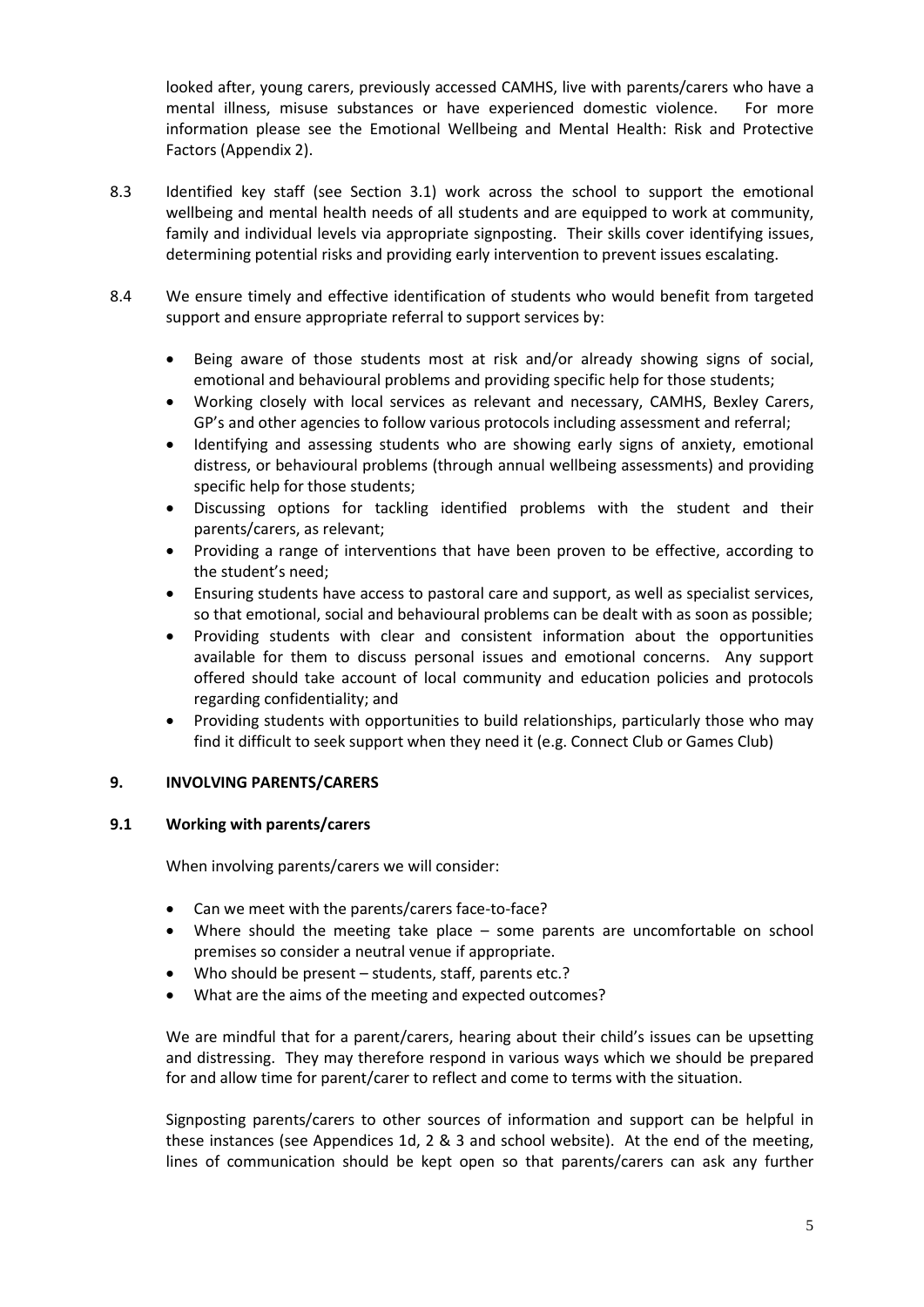questions and progress can be reviewed. Booking a follow-up meeting or phone call might be beneficial at this stage.

Ensure a record of the meeting and points discussed/agreed are added to the student's record.

## **9.2 Supporting parents/carers**

We recognise that family plays a key role in influencing children and young people's emotional wellbeing and mental health; we will work in partnership with parents and carers to promote emotional health and wellbeing by:

- Ensuring all parents are aware of and have access to emotional wellbeing and mental health information (e.g. school website and ad hoc school events)
- Highlighting sources of information and support about common mental health issues through our communications channels (blog, website, etc.), (see Appendix 3);

## **10. SUPPORTING STAFF**

- 10.1 Beths recognises that its staff are its most important resource and acknowledge their responsibility towards staff wellbeing. As such, Beths provides on-site emotional support (see Appendix 1b). However, staff have the primary responsibility for their own health and wellbeing. This involves being proactive in taking care of oneself and informing the school regarding any negative aspects about their work that could be affecting their emotional wellbeing or mental health.
- 10.2 In supporting staff to help themselves and students, staff can attend Twilight Sessions about Mental Health Awareness and Skills. These workshops will help staff identify mental health warning signs, enabling them to seek support for themselves, students or colleagues, and assist colleagues in their knowledge of how to react/speak to someone experiencing emotional distress.
- 10.3 Beths will:
	- Annually assess each staff member's wellbeing via a questionnaire
	- Keep staff up to date regarding self-care and wellbeing issues via a staff wellbeing noticeboard (located in the staffroom)
	- Encourage staff to use either the Employee Wellbeing Support Scheme on 0808 168 2143 or [www.carefirst-lifestyle.co.uk](http://www.carefirst-lifestyle.co.uk/) (user name: Bexsch19 and password: employee) for confidential off-site counselling. Alternatively, allow staff to utilise the on-site School Counsellors for assessment and signposting onto other relevant support
	- Ensure a positive school ethos where everyone is valued and accepted
	- Encourage staff to take an active role in maintaining their own good emotional wellbeing and mental health
	- Encourage staff to talk to a Wellbeing Champion if they are concerned about their own or a colleague's emotional wellbeing or mental health
	- Maintain contact with staff when they are absent from work for a long time and provide support on their return to work
	- Provide relevant CPD activities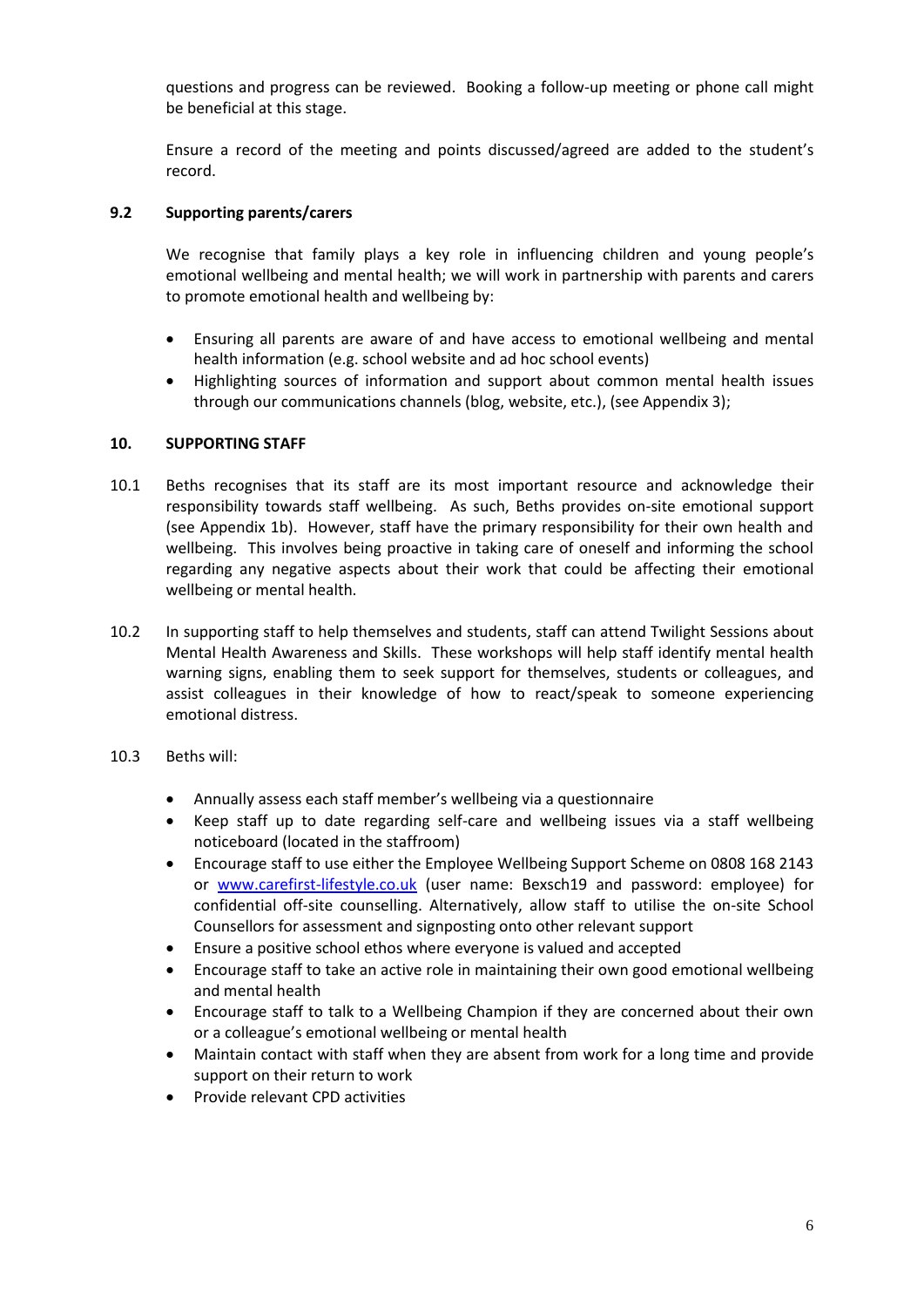## **11. SUPPORTING PEERS**

When someone is suffering from mental health issues, it can be a difficult time for those around them who may want to support but do not know how. We will consider on a case by case basis if additional support from friends/line manager is needed. The student/member of staff who is suffering will need to give consent for friends/line manager to know about their issue, and if this is given, more information and advice will be provided to the friends/line manager:

As a guide, the following might be discussed:

- What is helpful for the friends/line manager to know and what they should not be told
- How they can best support
- Things they should avoid doing/saying which may inadvertently cause upset
- Warning signs that they need help (e.g. signs of relapse)

Additionally, we will want to highlight:

- Where and how to access support for themselves (see Appendix 1b and 1c)
- Safe sources of further information about their friend's/colleague's condition (see Appendix 3)
- Healthy ways of coping with the difficult emotions they may be feeling

## **12. POLICY REVIEW**

This policy will be reviewed every year. The next review date is September 2020. In-between updates, the policy will be updated when necessary to reflect local and national changes. This is the responsibility of Denise Brett-Smith and Jo Jones (School Counsellors)

Any personnel changes will be implemented immediately.

## **LIST OF APPENDICES**

| <b>APPFNDIX</b>                                                       | <b>PAGE</b> |
|-----------------------------------------------------------------------|-------------|
| 1a. Flow chart to show how staff help students                        | 8           |
| 1b. Flow chart to show how staff get support                          | 9           |
| 1c. Flow chart to show how students get support                       | 10          |
| 1d. Flow chart to show how parents help students                      | 11          |
| 2. Emotional wellbeing and mental health: Risk and protective factors | 12          |
| 3. List of external emotional wellbeing and mental health support     | 14          |
| 4. Student Wellbeing Questionnaire                                    | 21          |
| 5. Staff Wellbeing Questionnaire                                      | 22          |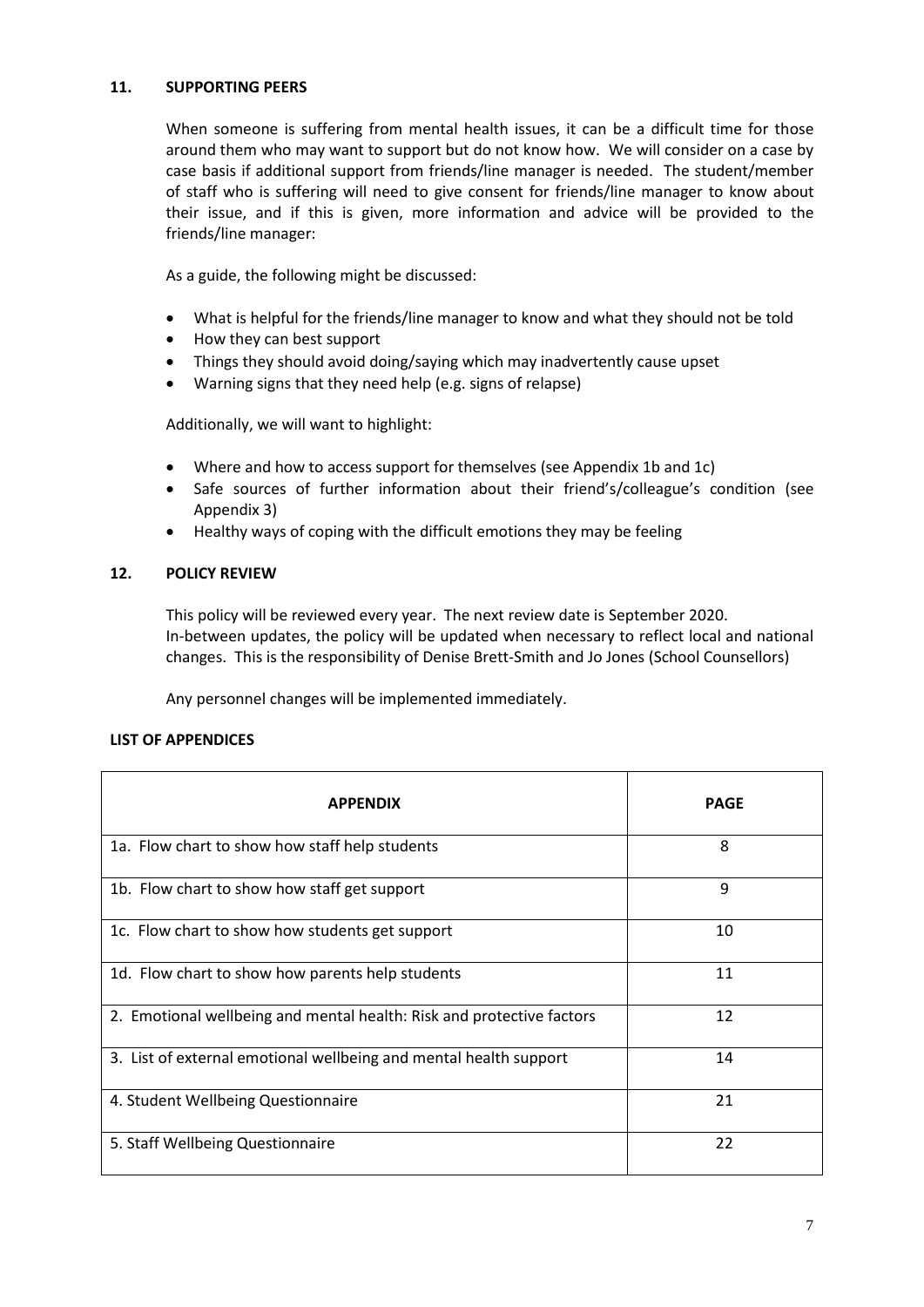## **APPENDIX 1a: FLOW EHART TO SHOW HOW STAFF HELP STUDENTS**



*Please note:* If in doubt, please inform the Safeguarding Team.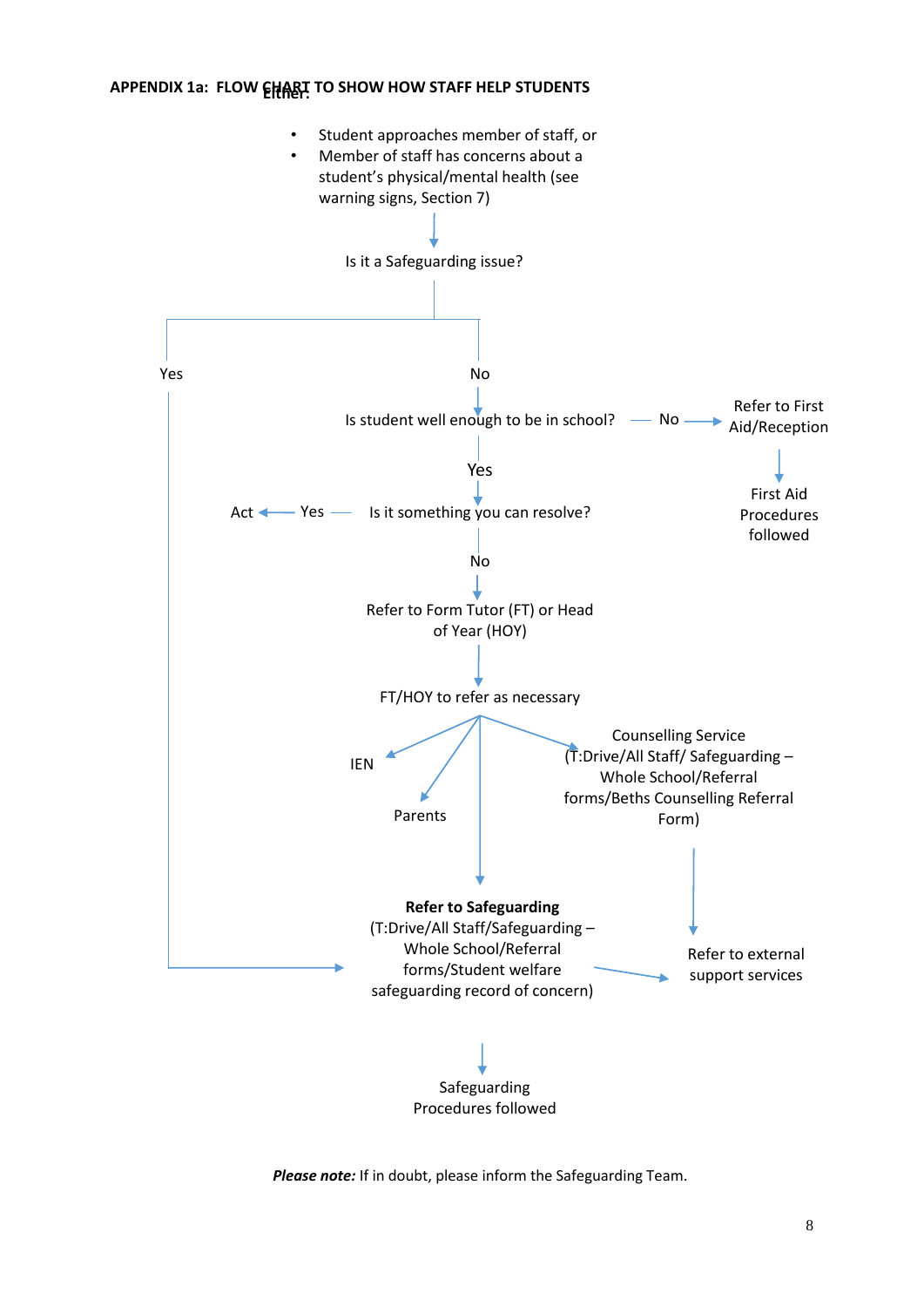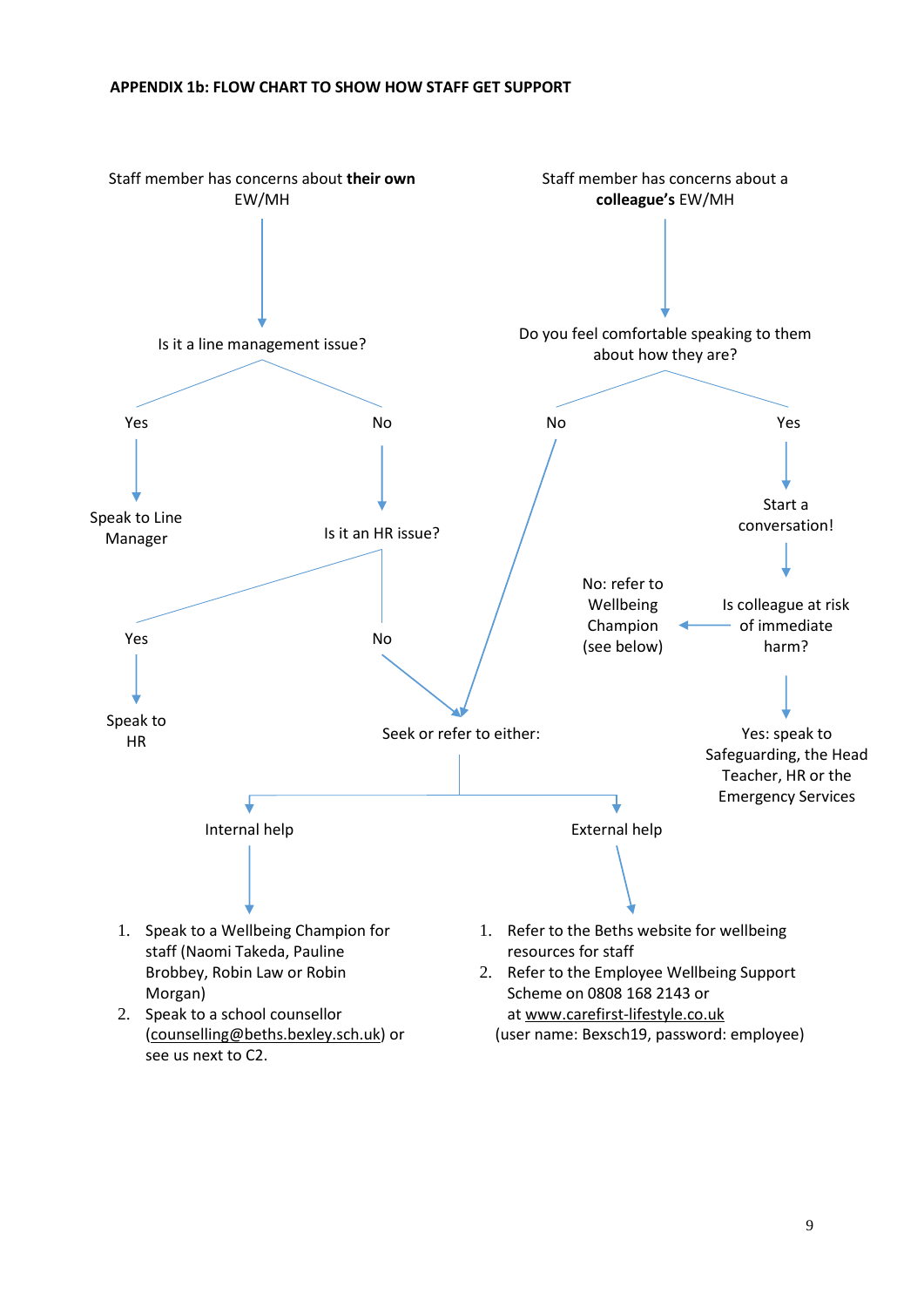## **APPENDIX 1c: FLOW CHART TO SHOW HOW STUDENTS GET SUPPORT**



*NB – Students should discuss concerns with their form tutor in the first instance, however if they do not feel comfortable with this they can speak to any of the adults on the flow chart above, or one of the student Wellbeing Champions. Every adult at Beths is here to support students with concerns.*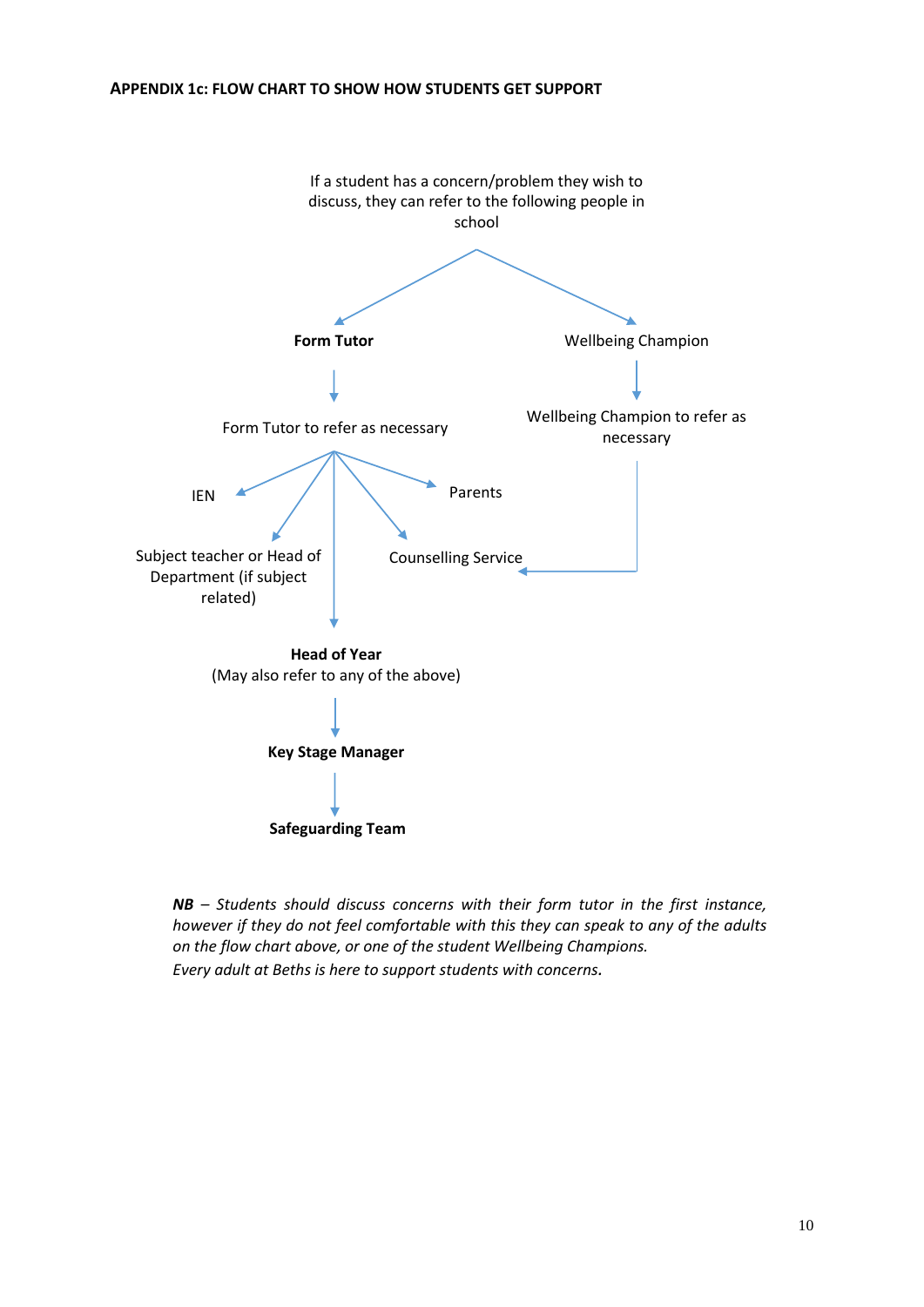

*Please note:* In order for Beths to fully support your child's education, we are keen to be informed about any wellbeing support provided to them outside of school.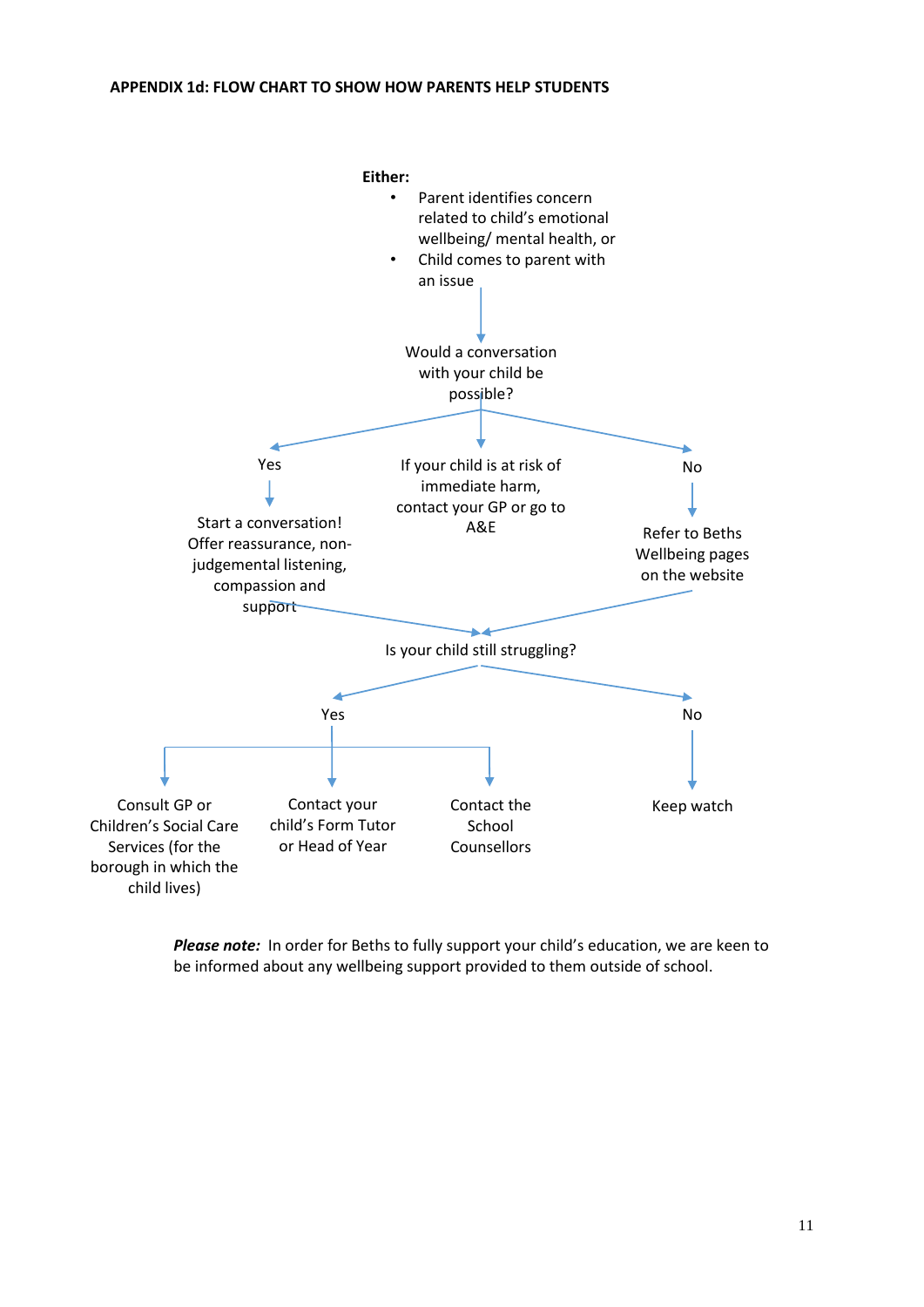## A**PPENDIX 2: EMOTIONAL WELLBEING AND MENTAL HEALTH: RISK AND PROTECTIVE FACTORS**

| Emotional Wellbeing and Mental Health: Risk and Protective Factors<br><b>Risk Factors</b>                                                                                                                                                                                                                                                                                                                                                                                                                                                                                                                                                                              | <b>Domains</b> | <b>Protective Factors</b>                                                                                                                                                                                                                                                                                                                                          |
|------------------------------------------------------------------------------------------------------------------------------------------------------------------------------------------------------------------------------------------------------------------------------------------------------------------------------------------------------------------------------------------------------------------------------------------------------------------------------------------------------------------------------------------------------------------------------------------------------------------------------------------------------------------------|----------------|--------------------------------------------------------------------------------------------------------------------------------------------------------------------------------------------------------------------------------------------------------------------------------------------------------------------------------------------------------------------|
| Individual educational needs<br>$\bullet$<br>Long term physical illness<br>٠<br>Early puberty<br>٠<br>Being bullied<br>٠<br>Any abuse or trauma<br>Difficult temperament:<br>inflexibility, low positive<br>mood, withdrawal, poor<br>concentration<br>Low self-esteem, perceived<br>$\bullet$<br>incompetence<br>Anxiety or low mood<br>Insecure attachment<br>Poor social skills:<br>communication and problem-<br>solving skills<br>Extreme need for approval<br>$\bullet$<br>and social support<br>Shyness<br>٠<br><b>Emotional problems</b><br>Rebelliousness<br>Substance misuse<br>Antisocial behaviour<br>Head injury<br>Confused about gender or<br>sexuality | Individual     | Positive physical development<br>Academic<br>achievement/intellectual<br>development<br>High self-esteem<br><b>Emotional self-regulation</b><br>Good coping skills and problem-<br>solving skills<br>Engagement and connections in<br>$\bullet$<br>two or more of the following<br>contexts: school, with peers, in<br>athletics, employment, religion,<br>culture |
| Parental depression<br>Parent-child conflict<br>Poor parenting<br>Any trauma<br>Exposure to domestic violence<br>Negative family environment<br>Any abuse or neglect<br>Single-parent family<br>Divorce/separation<br>Marital conflict<br>Family conflict                                                                                                                                                                                                                                                                                                                                                                                                              | Family         | Family provides structure, limits,<br>rules, monitoring, and<br>predictability<br>Supportive relationships with<br>family members<br>Clear expectations for behaviour<br>and values                                                                                                                                                                                |

Emotional Wellbeing and Mental Health: Risk and Protective Factors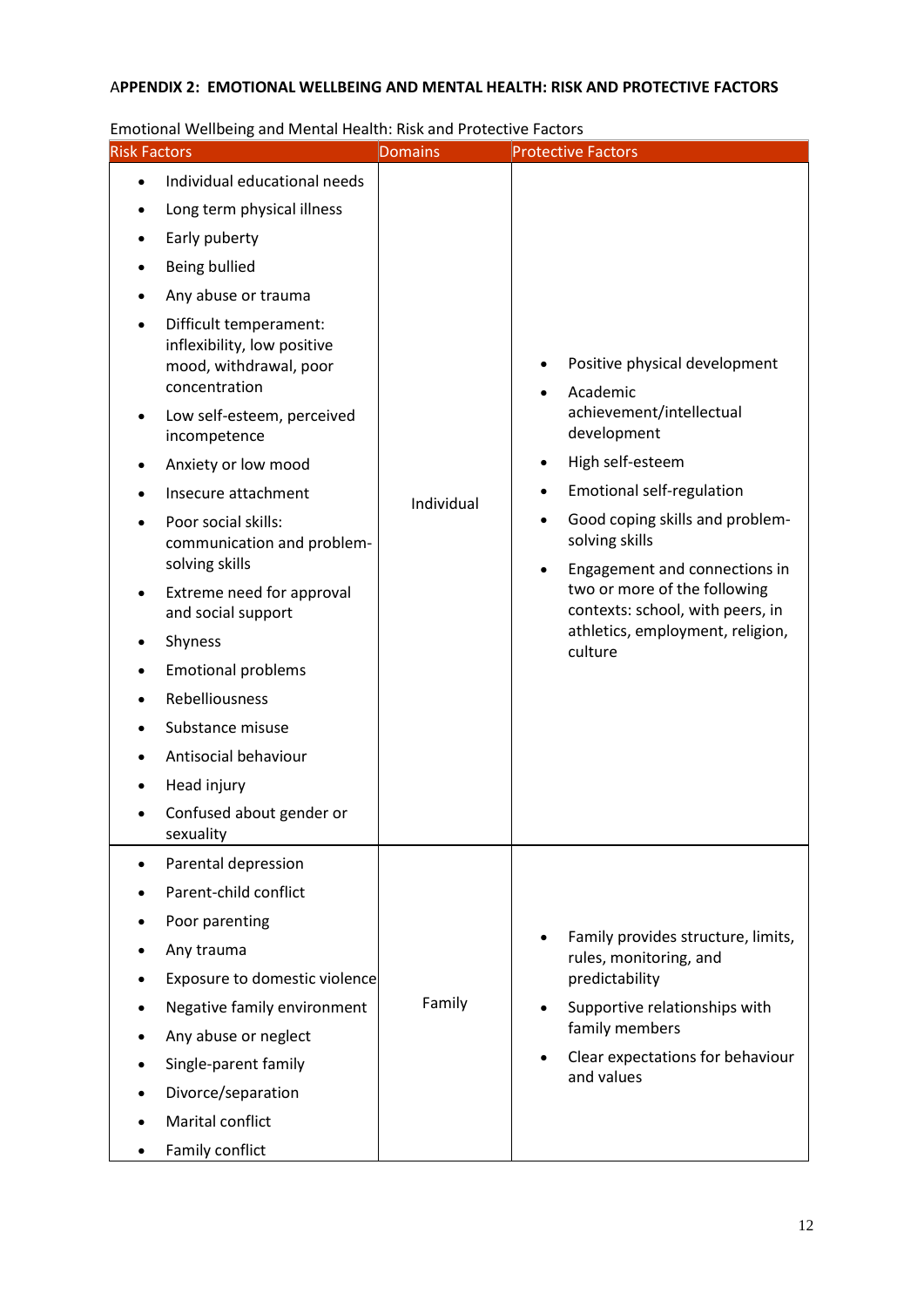|   | Parent(s) with anxiety                                        |                           |                                                                            |
|---|---------------------------------------------------------------|---------------------------|----------------------------------------------------------------------------|
|   | Parental drug/alcohol use                                     |                           |                                                                            |
|   | Parental unemployment                                         |                           |                                                                            |
|   | Substance misuse among<br>parents                             |                           |                                                                            |
|   | Lack of adult supervision                                     |                           |                                                                            |
|   | Poor attachment with parents                                  |                           |                                                                            |
|   | Family dysfunction                                            |                           |                                                                            |
|   | Family member with any<br>mental health issues                |                           |                                                                            |
| ٠ | Death/long-term illness of<br>family member                   |                           |                                                                            |
|   | Immigration difficulties                                      |                           |                                                                            |
|   | Arriving here from a war zone                                 |                           |                                                                            |
| ٠ | Acting as a carer for a relative                              |                           |                                                                            |
|   | Peer rejection                                                |                           |                                                                            |
|   | Stressful events                                              |                           |                                                                            |
|   | Poor academic achievement                                     |                           |                                                                            |
|   | Poverty                                                       |                           |                                                                            |
|   | Community-level stressful or<br>traumatic events              |                           |                                                                            |
|   | School-level stressful or<br>traumatic events                 |                           |                                                                            |
|   | Community violence                                            |                           |                                                                            |
|   | School violence                                               |                           |                                                                            |
|   | Poverty                                                       |                           | Presence of mentors and support<br>for development of skills and           |
|   | Traumatic event                                               |                           | interests                                                                  |
|   | School failure                                                | School,<br>Neighbourhood, | Opportunities for engagement<br>٠                                          |
|   | Low commitment to school                                      | and Community             | within school and community                                                |
|   | Aggression toward peers                                       |                           | Positive norms<br>$\bullet$                                                |
|   | Associating with drug-using<br>peers                          |                           | Clear expectations for behaviour<br>٠<br>Physical and psychological safety |
|   | Societal/community norms<br>favour alcohol and drug use       |                           |                                                                            |
|   | Urban setting                                                 |                           |                                                                            |
|   | Poverty                                                       |                           |                                                                            |
|   | Associating with deviant peers                                |                           |                                                                            |
|   | Loss of close relationship or<br>friends                      |                           |                                                                            |
|   | Experiencing discrimination re<br>race, sexuality or religion |                           |                                                                            |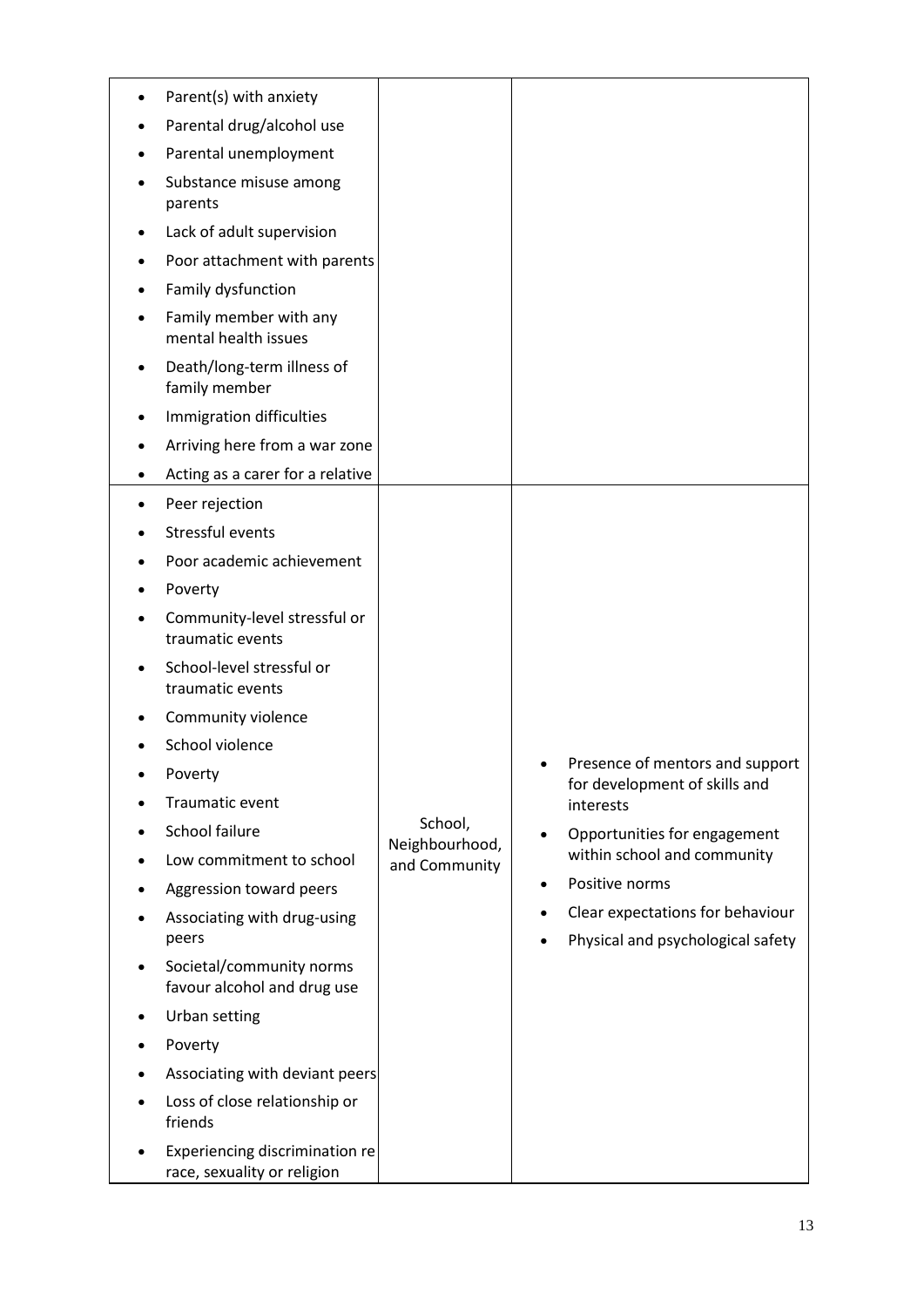#### **APPENDIX 3: LIST OF EXTERNAL EMOTIONAL WELLBEING AND MENTAL HEALTH SUPPORT**

#### **Young People's Mental Health Services:**

**Kooth**  Free, safe and anonymous online support for young people. [www.kooth.com](http://www.kooth.com/)

**The Mix** (Support for under-25's) [www.themix.org.uk](http://www.themix.org.uk/) Helpline: 0808 808 4994 Crisis text line: Text THE MIX to 85258

#### **Headscape**

Information and feelings check-in website, designed for young people, by young people. Bexley[: www.headscapebexley.co.uk](http://www.headscapebexley.co.uk/) Greenwich[: www.heascapegreenwich.co.uk](http://www.heascapegreenwich.co.uk/)

#### **Charlie Waller Memorial Trust**

Encouraging the importance of people understanding and being able to talk openly about depression. Helping young people know how to maintain wellbeing, and where the most appropriate treatment is available to everyone who needs it. Resources and information. [www.cwmt.org.uk](http://www.cwmt.org.uk/)

#### **PAPYRUS** (Prevention of young suicide)

[www.papyrus-uk.org](http://www.papyrus-uk.org/) Text advice: 07786 209697 HOPELineUK: 0800 068 4141 Email advice: [pat@papyrus-uk.org](mailto:pat@papyrus-uk.org)

#### **Students Against Depression**

[www.studentsagainstdepression.org](http://www.studentsagainstdepression.org/) Self-help Resources Guide[: https://www.studentsagainstdepression.org/self-help/](https://www.studentsagainstdepression.org/self-help/)

## **Childline**

A free, confidential 24-hour telephone counselling service for any child and young person up till their 19<sup>th</sup> birthday. Online Message Boards, Toolbox and 1-2-1 counsellor chat. [www.childline.org.uk](http://www.childline.org.uk/) Call: 0800 1111

#### **No Panic**

Youth helpline, resources and self-help support for anxiety disorders. A six-week youth mentoring scheme over the phone is available.

[www.nopanic.org.uk](http://www.nopanic.org.uk/)

Youth Helpline: 0330 606 1174 (13 to 20 year olds) Email support: [info@nopanic.org.uk](mailto:info@nopanic.org.uk)

## **Young Minds**

Provides advice for children, young people and parents around mental health to improve emotional wellbeing. [www.youngminds.org.uk](http://www.youngminds.org.uk/)

Email: [ymenquiries@youngminds.org.uk](mailto:ymenquiries@youngminds.org.uk) Urgent help: Text YM to 85258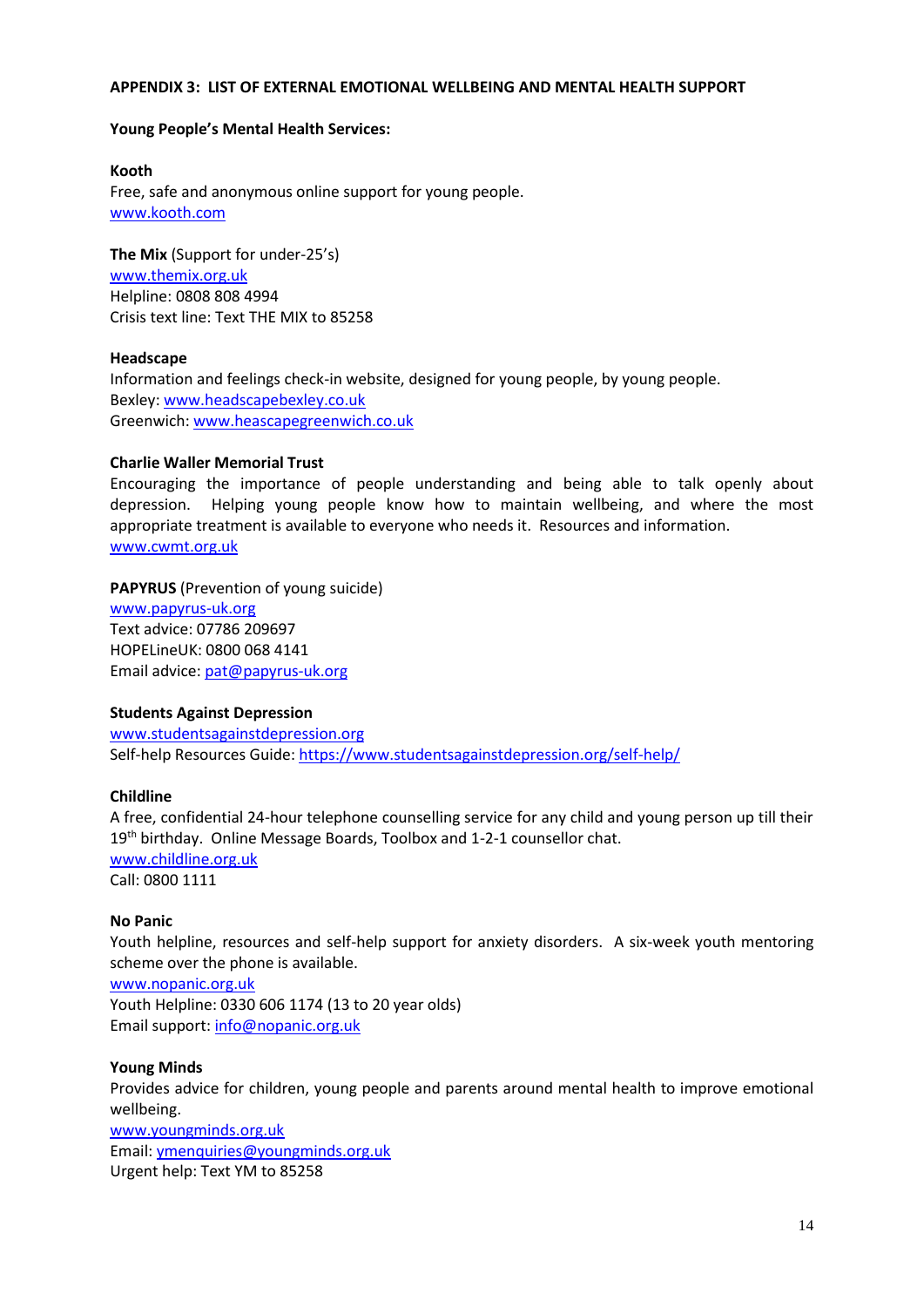## **STEM4**

Stemming teenage mental illness, supporting teenage mental health. Free app for anxiety: Clear Fear [www.stem4.org.uk/](http://www.stem4.org.uk/)

## **Bullying UK (Family Lives)**

Supports children and parents which have had to deal with bullying. Confidential helplines and parenting advice videos, forums and parenting courses. [www.familylives.org.uk](http://www.familylives.org.uk/) [www.bullying.co.uk](http://www.bullying.co.uk/) Helpline: 0808 800 2222

Email: [askus@familylives.org.uk](mailto:askus@familylives.org.uk)

## **Kidscape**

Help with bullying: helping families and children feel less alone, more hopeful and stronger. Parent advice line: 020 7823 5430 Email: [info@kidscape.org.uk](mailto:info@kidscape.org.uk)

## **Royal College of Psychiatrists**

Information, suggested reading and websites in the young people's section. [www.rcpsych.ac.uk/mental-health/parents-and-young-people](http://www.rcpsych.ac.uk/mental-health/parents-and-young-people)

## **HeadMeds**

From Young Minds – to assist young people in making choices about medicines. [www.headmeds.org.uk](http://www.headmeds.org.uk/)

## **Brook Advisory Service**

UK's leading provider of sexual health services and advice for young people under 25. [www.brook.org.uk](http://www.brook.org.uk/) Online support: [www.brook.org.uk/our-services/ask-brook-a-question-24-7](http://www.brook.org.uk/our-services/ask-brook-a-question-24-7)

## **The Student Room**

The UK's largest, online student community, with online study/revision help and forums for GCSE, Alevel and university. There is information on exam results, clearing, applying to university and advice on relationships, health and mental health. [www.thestudentroom.co.uk](http://www.thestudentroom.co.uk/)

## **Youth Access**

Working with the Youth Information, Advice and Counselling Services (YIACS) model, Youth Access provides free, high quality advice and counselling to young people aged 11-25 on a range of issues. Includes a 'Find your local service' section on the website. [www.youthaccess.org.uk](http://www.youthaccess.org.uk/)

## **16+ Mental Health Services:**

## **NHS Go**

A confidential health advice and information service for 16-25 year olds. [www.nhsgo.uk](http://www.nhsgo.uk/)

## **Big White Wall**

16+ online mental health and wellbeing service offering self-help programmes, creative outlets and a community that cares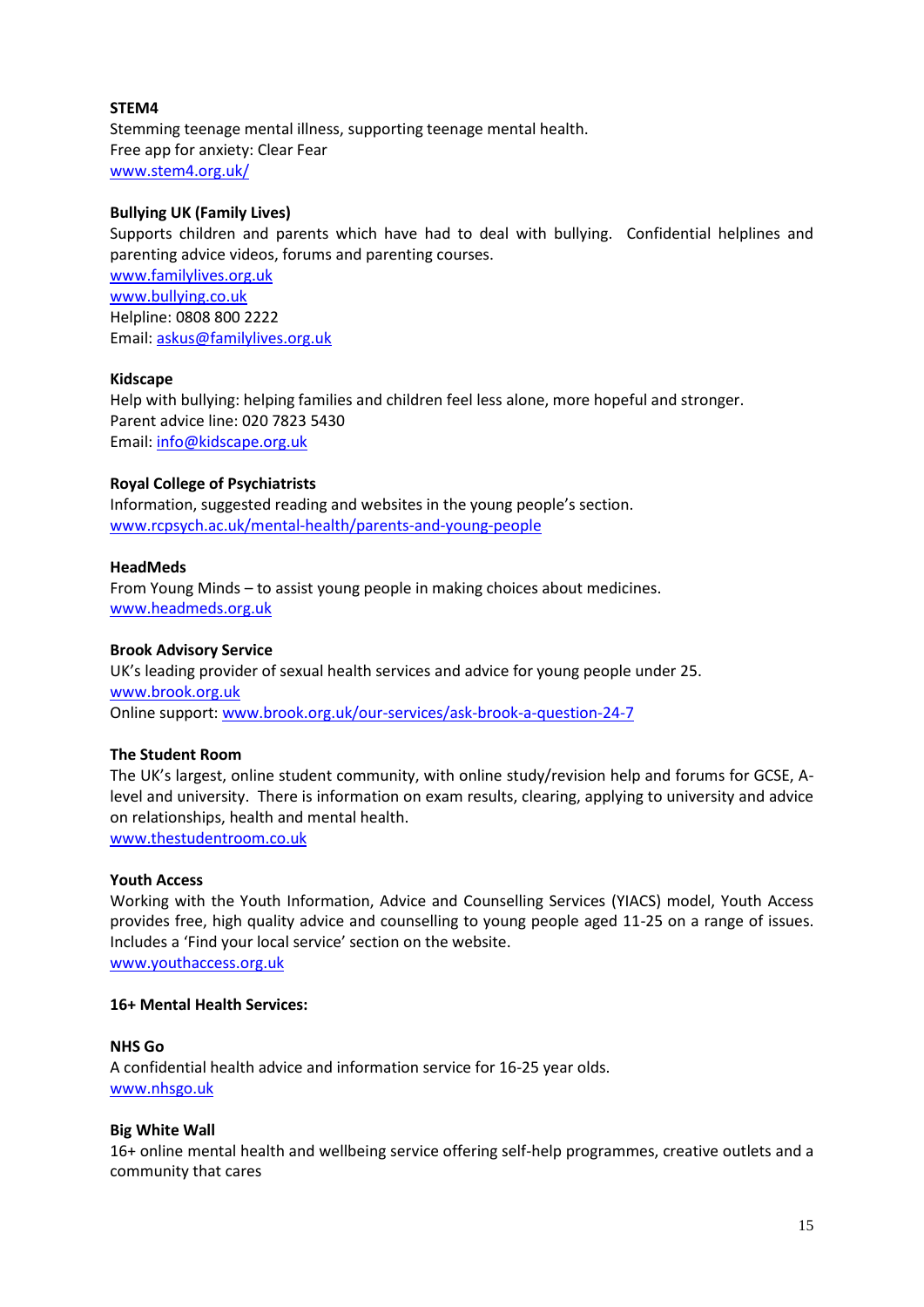[www.bigwhitewall.com](http://www.bigwhitewall.com/) Call: 020 3405 6196

#### **Local Services:**

#### **Bexley Child and Adolescent Mental Health Service (CAMHS)**

CAMHS provide an assessment and treatment service for children and young people (aged 0-18) where there are significant concerns about their behaviour or emotional wellbeing. Children are referred by their GP, health visitor, school, social worker, voluntary worker of any other professional working with them.

[http://oxleas.nhs.uk/site-media/cms-downloads/CAMHS\\_Bexley\\_parent\\_April\\_2011.pdf](http://oxleas.nhs.uk/site-media/cms-downloads/CAMHS_Bexley_parent_April_2011.pdf)

## **Bexley Anti-Bullying Project**

[antibullyingproject@bexley.gov.uk](mailto:antibullyingproject@bexley.gov.uk) Call: 07799 072 090 / 07974 184 796

#### **IMAGO Bexley Young Carers Service**

Imago Young Carers delivers a support service to anyone aged 8-18 living in Bexley who is taking on caring responsibilities for a family member with a long-term illness, disability, mental health or substance misuse issue.

<https://www.imago.community/Children-and-Young-People/Bexley-Young-Carers> Call: 0300 111 1110

#### **Bexley Moorings Project**

The Bexley Moorings Project supports vulnerable young people aged 8-17 in the London Borough of Bexley. Support includes one-to-one befriending, focused group work and Cognitive Behavioural Therapy (CBT) for young people. Online referral form.

Email: [info@bexleymoorings.co.uk](mailto:info@bexleymoorings.co.uk)

#### **Mind in Bexley Crisis Café**

Mental health crisis support for over-18's, drop-in café. [www.mindinbexley.org.uk/crisis-cafe/](http://www.mindinbexley.org.uk/crisis-cafe/)

#### **South London Counselling Services (SLCS)**

A voluntary charitable company providing impartial and confidential services in guidance and free therapeutic counselling services for children, young people and adults.

[www.slcservices.org](http://www.slcservices.org/) Call: 020 8852 3400

#### **Bexley Sexual Health Service**

A one-stop website providing all Bexley residents with comprehensive information and advice on sexual health.

[www.bexleysexualhealth.org](http://www.bexleysexualhealth.org/)

#### **General Mental Health – information and advice:**

**Mind** [www.mind.org.uk](http://www.mind.org.uk/) Mind Infoline: 0300 123 3393 Text: 86463 Email: [info@mind.org.uk](mailto:info@mind.org.uk)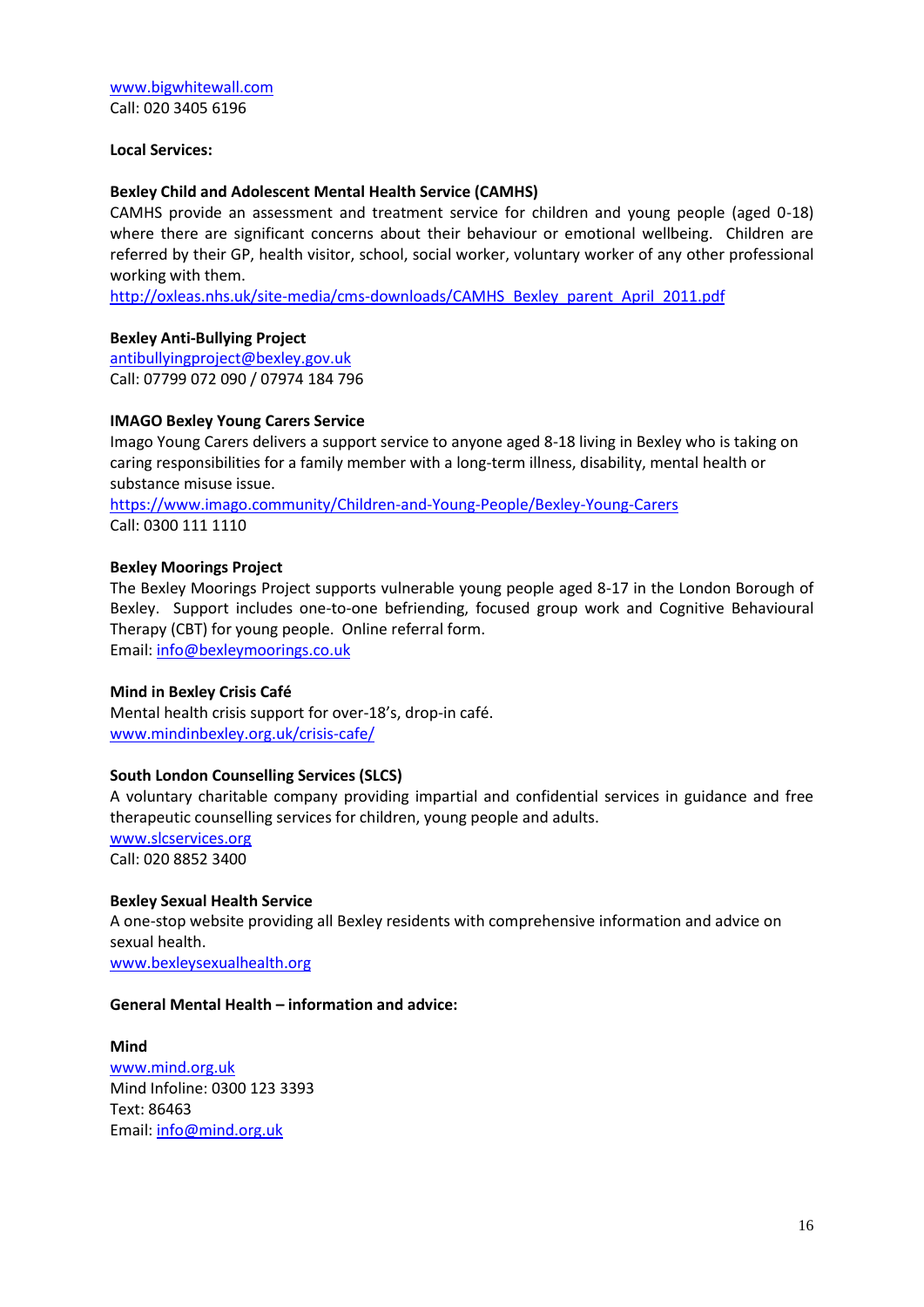## **Time to Change**

Tackles the stigma of mental health, also works with schools and employers to end mental health discrimination

[www.time-to-change.org.uk](http://www.time-to-change.org.uk/)

#### **Live it Well**

[www.liveitwell.org.uk](http://www.liveitwell.org.uk/) 24-hour Mental Health Helpline: 0800 107 0160

## **Rethink Mental Illness**

Helpline: 0300 5000 927 Email: [advice@rethink.org](mailto:advice@rethink.org) Advice pages[: www.rethink.org/advice](http://www.rethink.org/advice)

## **Samaritans**

A free, confidential telephone counselling service aimed at providing emotional support to help anyone in emotional distress or struggling to cope.

[www.samaritans.org.uk](http://www.samaritans.org.uk/) Free helpline: 116 123 Text: 07725 90 90 90 Email: [jo@samaritans.org](mailto:jo@samaritans.org)

## **Specific Mental Health conditions – information and advice:**

## **Eating Disorders**

## **Beat**

Charity supporting anyone affected by eating disorders, anorexia, bulimia or any other difficulties with food, weight and shape. [www.b-eat.co.uk](http://www.b-eat.co.uk/) Youthline: 0345 6347650

## **Self-harm**

**Self-Harm UK** National self-harm network dedicated to self-harm recovery and support. [www.selfharm.co.uk](http://www.selfharm.co.uk/) Email: [info@selfharm.co.uk](mailto:info@selfharm.co.uk)

## **TESS / Self-Injury Support**

Support for women and girls; resources and training for all. [www.selfinjurysupport.org.uk](http://www.selfinjurysupport.org.uk/) Helpline: 0808 800 8088 Text: 0780 047 2908

## **Anxiety and Depression**

## **Anxiety UK**

Dealing with all different forms of anxiety and what leads to it, a support network offering advice for overcoming anxiety. [www.anxietyuk.org.uk](http://www.anxietyuk.org.uk/) Infoline: 03444 775 774 Text service: 07537 416 905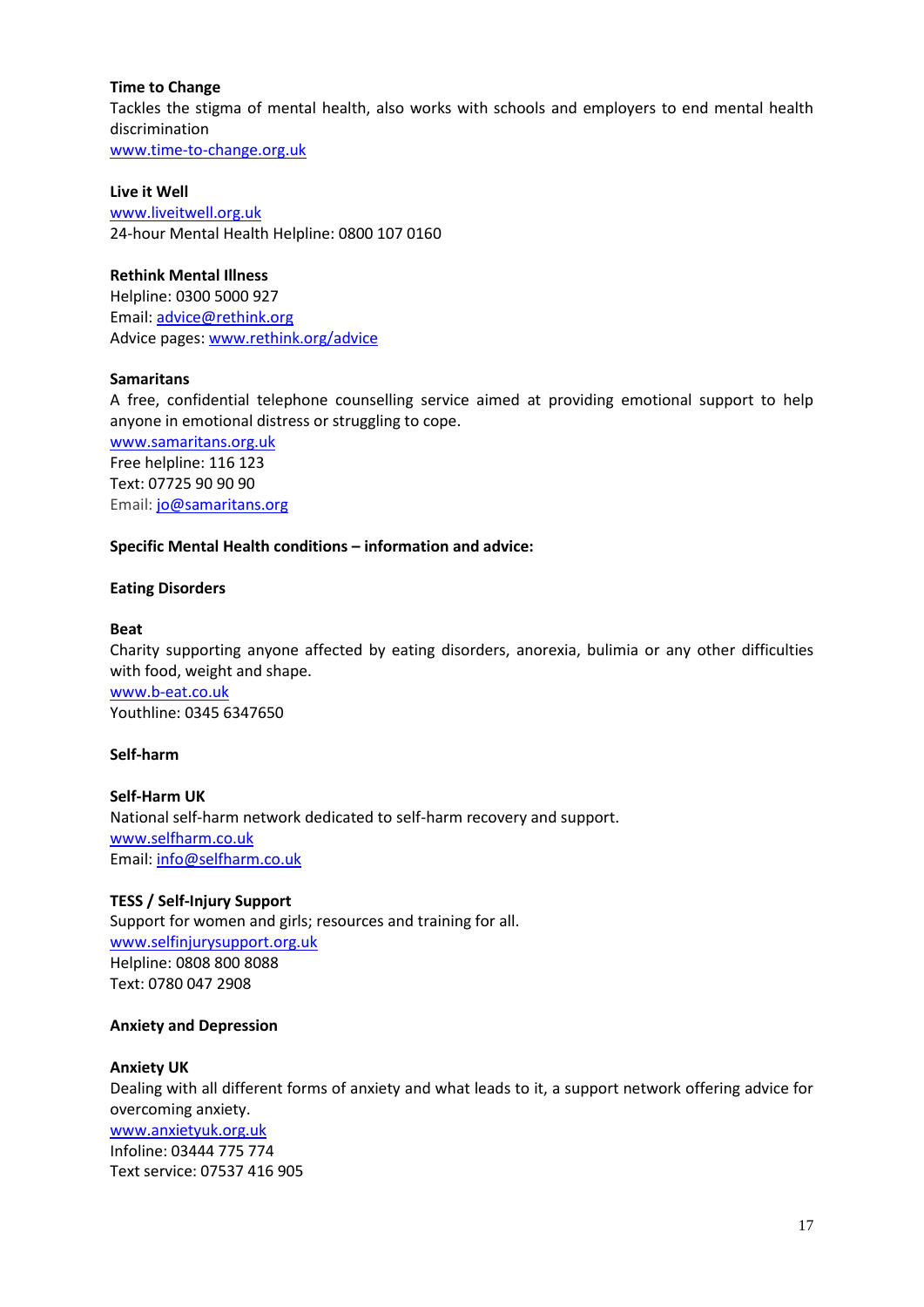Email: [support@anxietyuk.org.uk](mailto:support@anxietyuk.org.uk)

**Depression UK** A national self-help organisation helping people cope with their depression. [www.depressionuk.org](http://www.depressionuk.org/) Email: [info@depressionuk.org](mailto:info@depressionuk.org)

## **OCD**

**OCD UK** Guiding anyone who is affected by Obsessive Compulsive Disorder. [www.ocduk.org](http://www.ocduk.org/) Support line: 03332 127 890

## **Learning Disabilities**

#### **Respond**

Helping to lessen the effect of trauma and abuse on people with learning disabilities, through providing psychotherapy for people with learning disabilities and advice and support for staff and families.

[www.respond.org.uk](http://www.respond.org.uk/)

**The Judith Trust** Closing the gap for all those with learning difficulties and mental ill-health. [www.thejudithtrust.org.uk](http://www.thejudithtrust.org.uk/) Call: 020 7266 1073 Email: [info@thejudithtrust.org.uk](mailto:info@thejudithtrust.org.uk)

## **ADHD**

**ADDISS** ADHD Information Services [www.addiss.co.uk](http://www.addiss.co.uk/) Call: 020 8952 2800

#### **Bereavement**

**Winston's Wish** Support for bereaved children to make sense of death and rebuild their lives. [www.winstonswish.org](http://www.winstonswish.org/) Helpline: 08088 020 021

## **Grief Encounter**

Supporting bereaved children and young people. Online chat option. <https://www.griefencounter.org.uk/> Helpline: Grieftalk 0808 802 0111 Email: [grieftalk@griefencounter.org.uk](mailto:grieftalk@griefencounter.org.uk)

## **Addiction**

#### **Nacoa**

The National Association for Children of Alcoholics – providing information, advice and support for everyone affected by a parent's drinking.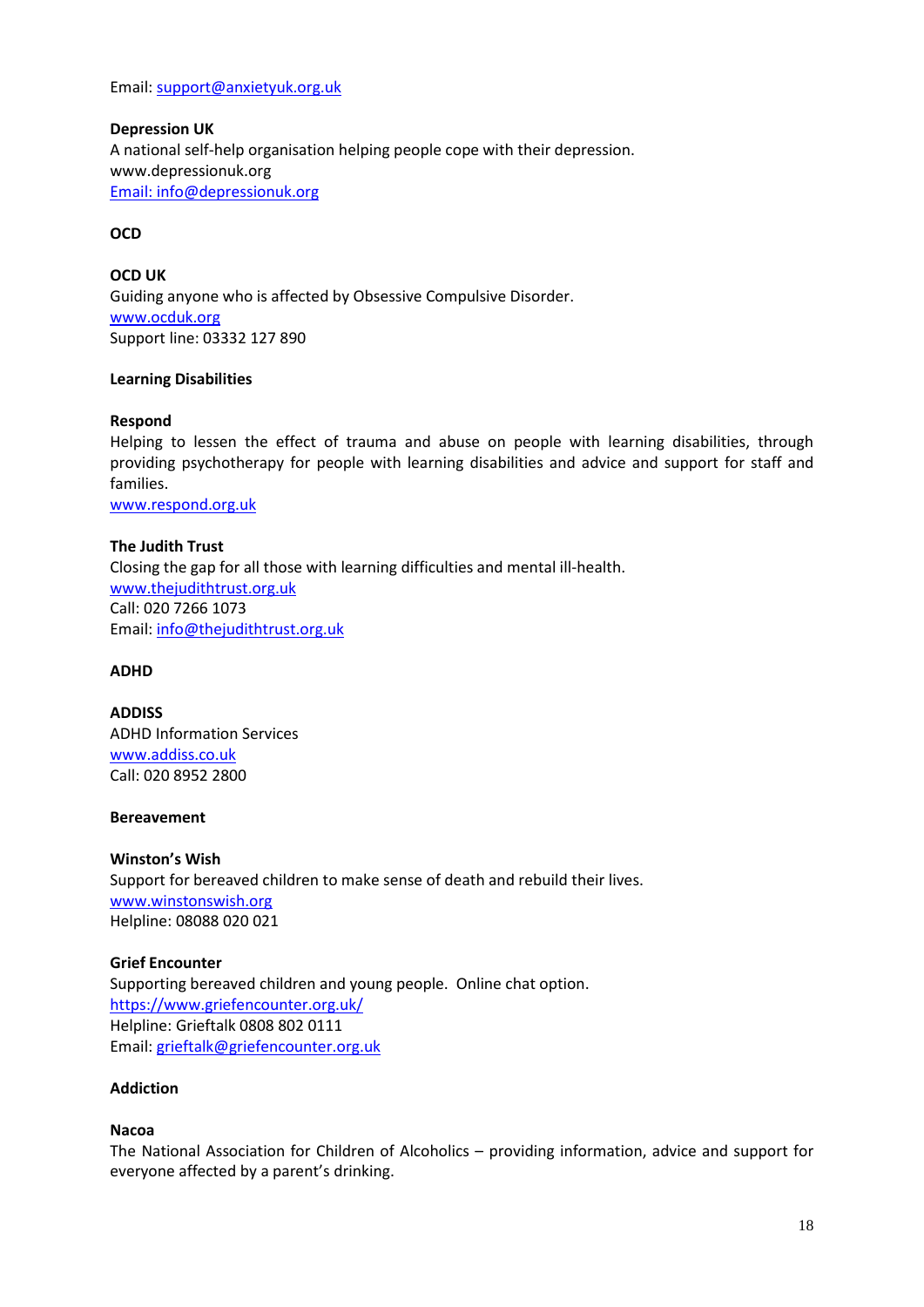[www.nacoa.org.uk](http://www.nacoa.org.uk/) Helpline: 0800 358 3456 Email: [helpline@Nacoa.org.uk](mailto:helpline@Nacoa.org.uk)

## **FRANK**

A national drug education service which offers confidential information and advice for anyone concerned about drug or solvent misuse.

[www.talktofrank.com](http://www.talktofrank.com/) Call: 0300 123 6600 Text: 2111

#### **Rape and Sexual Abuse:**

**RASASC** (Rape & sexual abuse) [www.rasasc.org.uk](http://www.rasasc.org.uk/) Helpline: 0808 802 9999

**Family Matters** (Rape & sexual abuse) [www.familymattersuk.org](http://www.familymattersuk.org/) Helpline: 01474 537392

#### **Equality and Diversity:**

#### **Metro**

Embracing difference. The provision of health, community and youth services across London and the South East.

www.metrocharity.org.uk

#### **Stonewall**

Campaigning for the equality of lesbian, gay, bi and trans people across Britain. [www.stonewall.org.uk](http://www.stonewall.org.uk/) Freephone: 0800 050 20 20

## **It Gets Better Project**

To inspire hope for young people facing harassment. A place where young people who are lesbian, gay, bi or trans can see clips of other people's coming out stories. [www.itgetsbetter.org](http://www.itgetsbetter.org/)

#### **Help for Parents:**

## **Young Minds**

Specific page for parents, offering a helpline for parents, a parents lounge, parents survival guide and an A-Z guide to support for parents. [www.youngminds.org.uk/find-help/for-parents](http://www.youngminds.org.uk/find-help/for-parents) YM Parents Helpline: 0808 802 5544

#### **PSG Supporting Parents**

Parent support groups, helpline and advice for when parenting becomes challenging. [www.psg.org.uk](http://www.psg.org.uk/) Helpline: 07908 101 767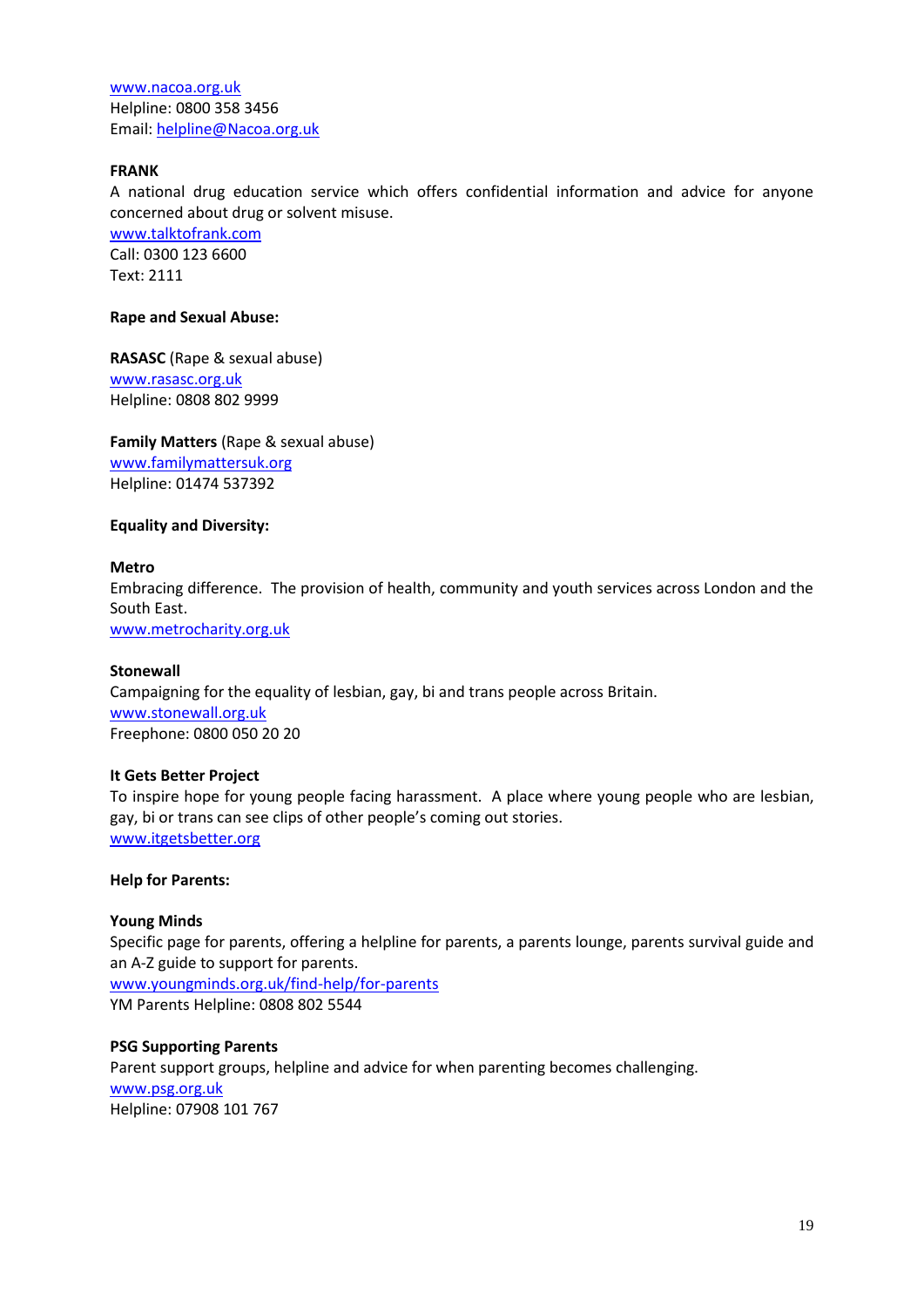## **Bullying UK (Family Lives)**

Supports children and parents which have had to deal with bullying. Confidential helplines and parenting advice videos, forums and parenting courses.

[www.bullying.co.uk](http://www.bullying.co.uk/) Helpline: 0808 800 2222 Email: [askus@familylives.org.uk](mailto:askus@familylives.org.uk)

## **Kidscape**

Help with bullying: helping families and children feel less alone, more hopeful and stronger. Parent advice line: 020 7823 5430 Email: [info@kidscape.org.uk](mailto:info@kidscape.org.uk)

## **Dad Info**

Supporting Dads through all aspects of family life – articles and podcasts, webchat and forum. [www.dad.info](http://www.dad.info/)

## **Charlie Waller Memorial Trust**

Encouraging the importance of people understanding and being able to talk openly about depression. Helping young people know how to maintain wellbeing, and where the most appropriate treatment is available to everyone who needs it. Resources and information. [www.cwmt.org.uk](http://www.cwmt.org.uk/)

## **St. Michaels Associates**

For Black and Minority Ethnic (BME) families: working with parents of young people at risk of educational failure and social exclusion, those with learning, behavioural and emotional difficulties. [www.stmichaelassociates.org.uk](http://www.stmichaelassociates.org.uk/)

Call: 020 7708 3939 Email: [info@stmichaelassociates.org.uk](mailto:info@stmichaelassociates.org.uk)

## **Bexley Social Care**

Call: 0203 303 7777

## **Families Outside**

Voicing the needs of families affected by imprisonment. Free and confidential helpline. [www.familiesoutside.org.uk](http://www.familiesoutside.org.uk/) Helpline: 0800 254 0088

## **MindEd**

A free educational resource via e-learning on children and young people's mental health for all adults.

[www.minded.org.uk](http://www.minded.org.uk/)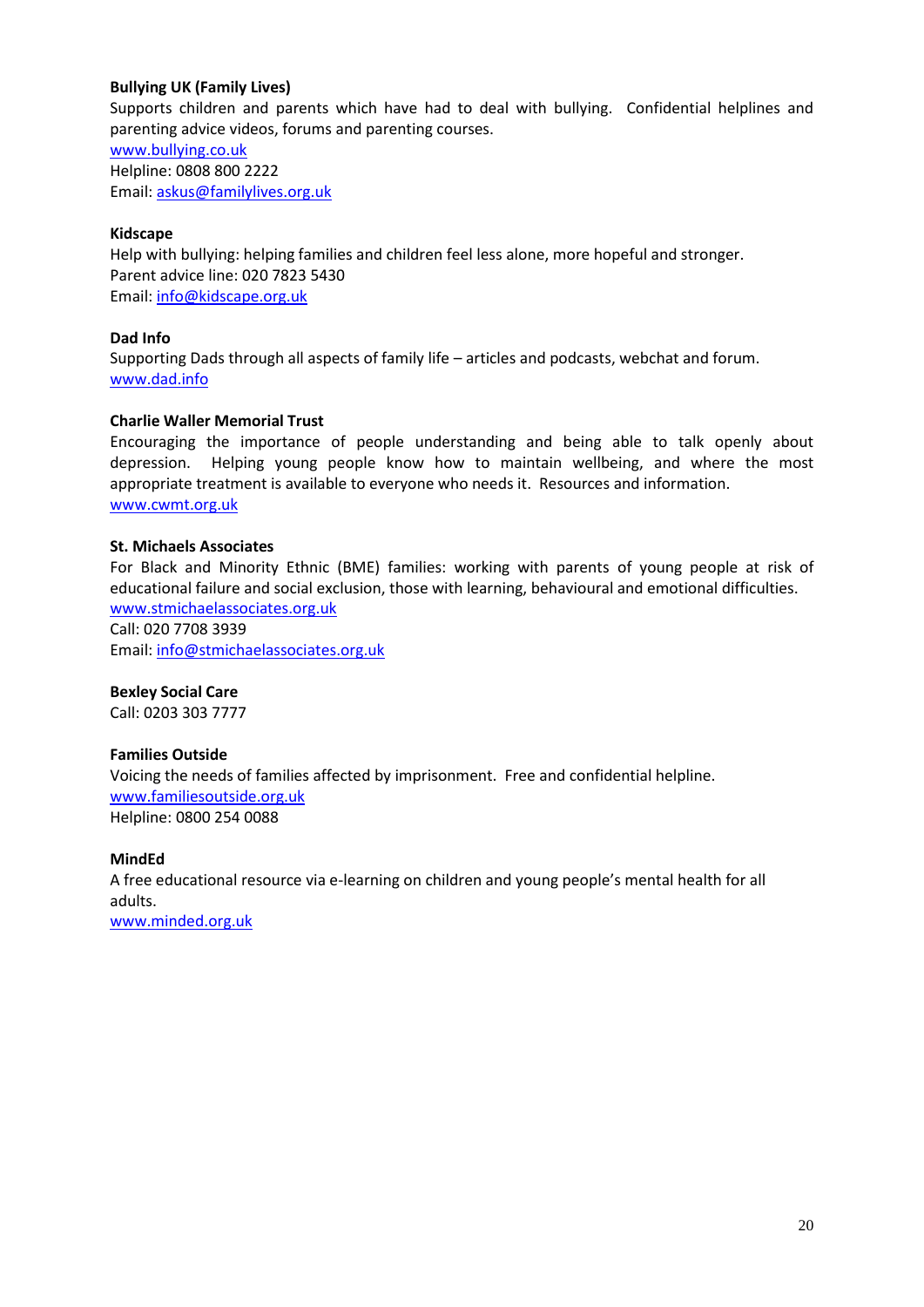## WHO (Five) Well-Being Index (1998 version)

Please indicate for each of the five statements which is closest to how you have been feeling over the last two weeks. Notice that higher numbers mean better well-being.

Example: If you have felt cheerful and in good spirits more than half of the time during the last two weeks, put a tick in the box with the number 3 in the upper right corner.

|   | Over the last two weeks                                       | All of<br>the time | Most of the<br>time | More than<br>half of the<br>time | Less than<br>half of the<br>time | Some of<br>the time | At no time |
|---|---------------------------------------------------------------|--------------------|---------------------|----------------------------------|----------------------------------|---------------------|------------|
| 1 | I have felt cheerful and in good<br>spirits                   | 15                 |                     |                                  |                                  |                     |            |
| 2 | I have felt calm and<br>relaxed                               | $\vert 5 \vert$    |                     |                                  |                                  |                     |            |
| 3 | I have felt active and vigorous                               | 5                  |                     |                                  |                                  | н                   |            |
| 4 | I woke up feeling fresh and re-<br>sted                       | 15                 |                     |                                  |                                  |                     |            |
| 5 | My daily life has been filled<br>with things that interest me | 15                 |                     |                                  |                                  | п                   |            |